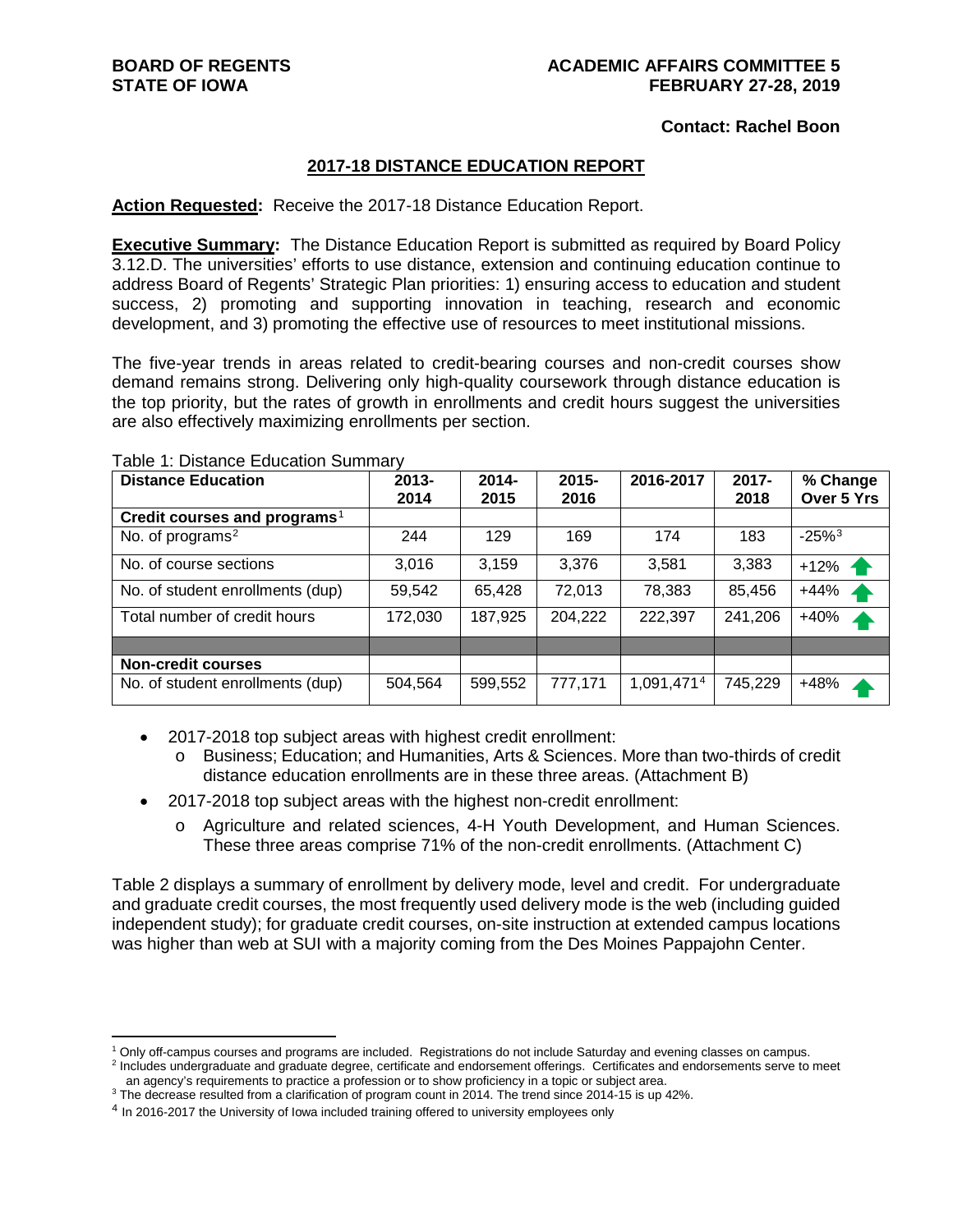| <b>Mode</b>                       |            | <b>UG Enrollment</b> |            |            | <b>Grad. Enrollment</b> |       |             | <b>Enrollment Total</b> |            |          | <b>Non-Credit Enroll. Total</b> |                |
|-----------------------------------|------------|----------------------|------------|------------|-------------------------|-------|-------------|-------------------------|------------|----------|---------------------------------|----------------|
|                                   | <b>SUI</b> | <b>ISU</b>           | <b>UNI</b> | <b>SUI</b> | <b>ISU</b>              | UNI   | <b>SUI</b>  | <b>ISU</b>              | <b>UNI</b> | SUI      | <b>ISU</b>                      | <b>UNI</b>     |
| Web-based                         |            |                      |            |            |                         |       |             |                         |            |          | 1,966                           |                |
| 1.Semester<br>based<br>courses    | 29,384     | 23,113               | 6,599      | 3,458      | 4,291                   | 2,807 | 32,842      | 27,404                  | 9,406      | 628      | $\mathbf 0$                     | 171            |
| 2. Guided<br>independent<br>study | 31         | $\mathbf{0}$         | 820        | 6          | $\overline{0}$          | 127   | 37          | $\mathbf{0}$            | 947        | 16,115   | 32,960                          | $\mathbf 0$    |
| On-Site                           | 1,214      | 12                   | 994        | 5,211      | 660                     | 1,795 | 6,425       | 672                     | 2,789      | 132,141  | 505.495                         | 11,552         |
| Mailed<br>Media                   | 0          | $\mathbf{0}$         | 5          | 0          | $\overline{0}$          | 3     | $\mathbf 0$ | $\theta$                | 8          | 0        | $\Omega$                        | $\mathbf 0$    |
| Other Off-<br>Campus              | 0          | 78                   | 1,477      | 0          | 303                     | 309   | 0           | 381                     | 1,786      | 43,304   | 282                             | $\overline{0}$ |
| Hybrid<br>courses                 | 1,119      | $\mathbf{0}$         | 68         | 1,035      | $\mathbf{0}$            | 537   | 2,154       | $\overline{0}$          | 573        | $\Omega$ | 615                             | $\overline{0}$ |
| <b>TOTAL</b>                      | 31,748     | 23,203               | 9,963      | 9,710      | 5,254                   | 5,578 | 41,458      | 28,457                  | 15,509     | 192,188  | 541.318                         | 11.723         |

Table 2: 2017-2018 Distance Education Enrollments by Level

\*Reported enrollments include both off- and on-campus face-to-face non-credit enrollments.

\*\*N.B.: Total delivery mode is 458 more than the summary by subject area. There were educational materials distributed that were not connected to non-credit course registration—defined as educational "contacts."

A snapshot of enrollment in a single term shows that much growth in distance education is from students enrolled in both distance and on-campus courses in the same term. (unduplicated headcount, total course enrollments and total credit hours) (Table 3).

|                  |       | rapic J. Three-Tear Trend. Headcoditt, Embilitient and Orealt Hours |        |        |                                    |        | LUU-VEIDI VUUROJ |                 |        |  |
|------------------|-------|---------------------------------------------------------------------|--------|--------|------------------------------------|--------|------------------|-----------------|--------|--|
|                  |       | <b>Students in Only Distance</b>                                    |        |        | <b>Students in On-campus &amp;</b> |        | <b>Total</b>     |                 |        |  |
|                  |       | <b>Ed courses</b>                                                   |        |        | <b>Distance Ed courses</b>         |        |                  |                 |        |  |
|                  | Undup | <b>Total</b>                                                        | Total  | Undup  | <b>Total</b>                       | Total  | Total            | <b>Total</b>    | Total  |  |
|                  | Hdcnt | Course                                                              | Credit | Hdcnt  | Course                             | Credit | Undup            | Course          | Credit |  |
|                  |       | <b>Enrlmnts</b>                                                     | Hours  |        | <b>Enrlmnts</b>                    | Hours  | Hdcnt            | <b>Enrimnts</b> | Hours  |  |
| <b>Fall 2017</b> |       |                                                                     |        |        |                                    |        |                  |                 |        |  |
| <b>SUI</b>       | 3,015 | 6,029                                                               | 16,903 | 6,300  | 8,490                              | 23,567 | 9,315            | 14,519          | 40,470 |  |
| <b>ISU</b>       | 1,606 | 2,493                                                               | 7,246  | 5,228  | 6,562                              | 17,748 | 6,834            | 9,055           | 24,994 |  |
| <b>UNI</b>       | 1,623 | 2,529                                                               | 6,480  | 2,208  | 2,750                              | 7,450  | 3,831            | 5,279           | 13,930 |  |
| <b>TOTAL</b>     | 6,244 | 11,051                                                              | 30,629 | 13,736 | 17,802                             | 48,765 | 19,980           | 28,853          | 79,394 |  |
| <b>Fall 2016</b> |       |                                                                     |        |        |                                    |        |                  |                 |        |  |
| <b>SUI</b>       | 2,859 | 5,834                                                               | 16,089 | 5,503  | 7,321                              | 20,742 | 8,362            | 13,155          | 36,831 |  |
| <b>ISU</b>       | 1,555 | 2,436                                                               | 7,086  | 5,283  | 6,625                              | 17,921 | 6,838            | 9,061           | 25,007 |  |
| <b>UNI</b>       | 1,422 | 2,240                                                               | 6,142  | 1,941  | 2,307                              | 6,407  | 3,363            | 4,547           | 12,549 |  |
| <b>TOTAL</b>     | 5,836 | 10,510                                                              | 29,317 | 12,727 | 16,253                             | 45,070 | 18,563           | 26,763          | 74,387 |  |
| <b>Fall 2015</b> |       |                                                                     |        |        |                                    |        |                  |                 |        |  |
| <b>SUI</b>       | 2,595 | 5,227                                                               | 14,619 | 5,270  | 6,939                              | 19,645 | 7,865            | 12,166          | 34,264 |  |
| <b>ISU</b>       | 1,544 | 2,433                                                               | 7,073  | 4,730  | 5,814                              | 15,678 | 6,274            | 8,247           | 22,751 |  |
| UNI              | 1,424 | 2,319                                                               | 6,266  | 2,200  | 2,840                              | 7,987  | 3,624            | 5,159           | 14,253 |  |
| <b>TOTAL</b>     | 5,559 | 9,976                                                               | 27,955 | 12,203 | 15,594                             | 43,313 | 17,762           | 25,570          | 71,268 |  |
| <b>Fall 2014</b> |       |                                                                     |        |        |                                    |        |                  |                 |        |  |
| <b>SUI</b>       | 2,343 | 4,910                                                               | 14,545 | 4,582  | 5,970                              | 16,711 | 6,925            | 10,880          | 31,256 |  |
| <b>ISU</b>       | 1,501 | 2,370                                                               | 6,871  | 4,162  | 5,025                              | 13,680 | 5,663            | 7,345           | 20,551 |  |
| <b>UNI</b>       | 1,343 | 2,197                                                               | 5,679  | 2,078  | 2,436                              | 6,664  | 3,421            | 4,633           | 12,343 |  |
| <b>TOTAL</b>     | 5,187 | 9,427                                                               | 27,095 | 10,822 | 13,431                             | 37,055 | 16,009           | 22,858          | 64,150 |  |

Table 3: Three-Year Trend: Headcount, Enrollment and Credit Hours (End-of-term counts)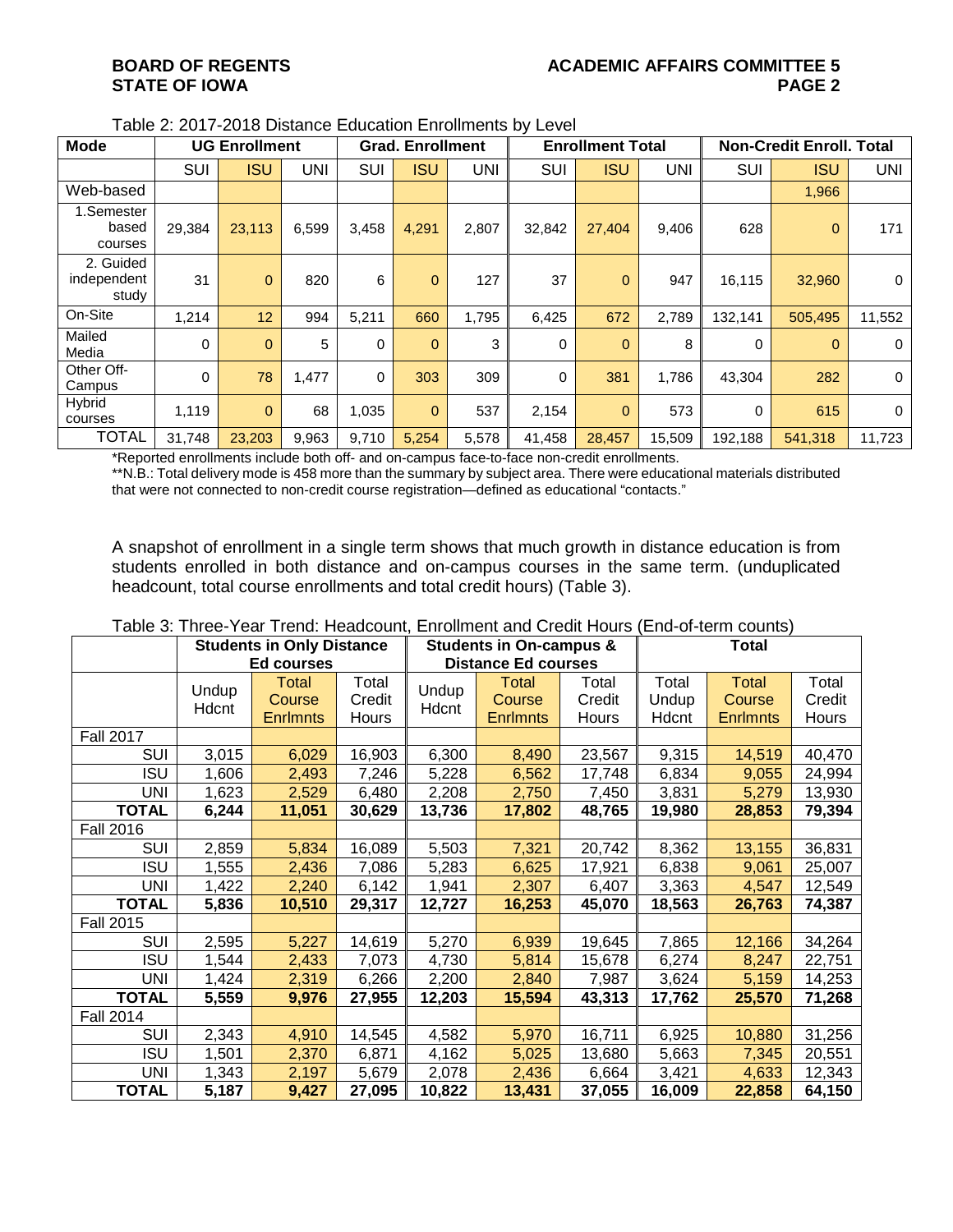#### **Introduction**

The vision for Iowa Board of Regents universities' distance education is to be,

"…Iowa's premier providers of distance education at the baccalaureate and postbaccalaureate levels in targeted programs and content areas. Regent distance education will leverage educational technology; encourage collaborative and complementary offerings by the three universities; and be known for providing distance education programs that are of the same high quality as on-campus programs." (Distance Education Strategic Plan, [https://www.iowaregents.edu/plans-and-policies/strategic-plan/\)](https://www.iowaregents.edu/plans-and-policies/strategic-plan/)

Although the landscape is continuously changing, the ongoing commitment of each university is to meet the needs of students who rely on distance education, and maximize the efficiency of academic resources wherever appropriate. Enrollment in distance education courses continues to grow, even as overall institutional enrollment curves have flattened in the past couple of years.

This report describes the many collaborations, highlights areas of growth in distance education offerings, and identifies substantial changes made in the past year.

#### **Collaborative Efforts Among Regent Universities**

The group charged with facilitating collaborative efforts involving distance education continues to be the State Extension, Continuing and Distance Education Council (SECDEC). SECDEC meets monthly to review and discuss emerging distance education issues, and identify crossinstitutional priorities.

Much of the work in 2017-2018 involved the consolidation of the Northwest Iowa Regents Resource Center and the Southwest Iowa Regents Resource Center into a single entity, the Western Iowa Regents Resource Center. The group identified gaps in consistency of support and service to Western Iowa, opportunities to gain in administrative efficiency, and communication channels to ensure the local community college districts and other stakeholders can directly engage in Regent university efforts to improve access throughout the state.

Other collaborations established previously are also reviewed and maintained by SECDEC. For example, Regent universities continue to deliver courses through the Regents Alternative Pathway to Iowa Licensure (RAPIL) program (now in its seventh year) to help talented professionals answer the call to teach.<https://iowateacherintern.org/> The Bachelor of Liberal Studies (BLS) available online through all three universities is an ongoing collaboration (Table 4).

| <b>PROGRAM</b>                                | <b>SUI</b> | <b>ISU</b> | <b>UNI</b> | <b>TOTAL</b> | % change from<br><b>Prior Year</b> |
|-----------------------------------------------|------------|------------|------------|--------------|------------------------------------|
| <b>Bachelor of Liberal Studies</b>            |            |            |            |              |                                    |
| Enrollment                                    | 277        | 191        | 198        | 666          | $-9%$                              |
| Graduates                                     | 55         | 89         | 65         | 209          | 10%                                |
| <b>New Admissions</b>                         | 120        | 86         | 85         | 291          | $-24%$                             |
| Liberal Studies Interest (SUI)                |            |            |            | 1            |                                    |
| <b>Bachelor of Applied Studies (SUI only)</b> |            |            |            |              |                                    |
| Enrollment                                    | 197        |            |            | 197          | $-7%$                              |
| Graduates                                     | 44         |            |            | 44           | $-15%$                             |
| <b>New Admissions</b>                         | 67         |            |            | 67           | $-29%$                             |

Table 4: 2017-2018 Bachelor of Liberal Studies and Bachelor of Applied Studies Participation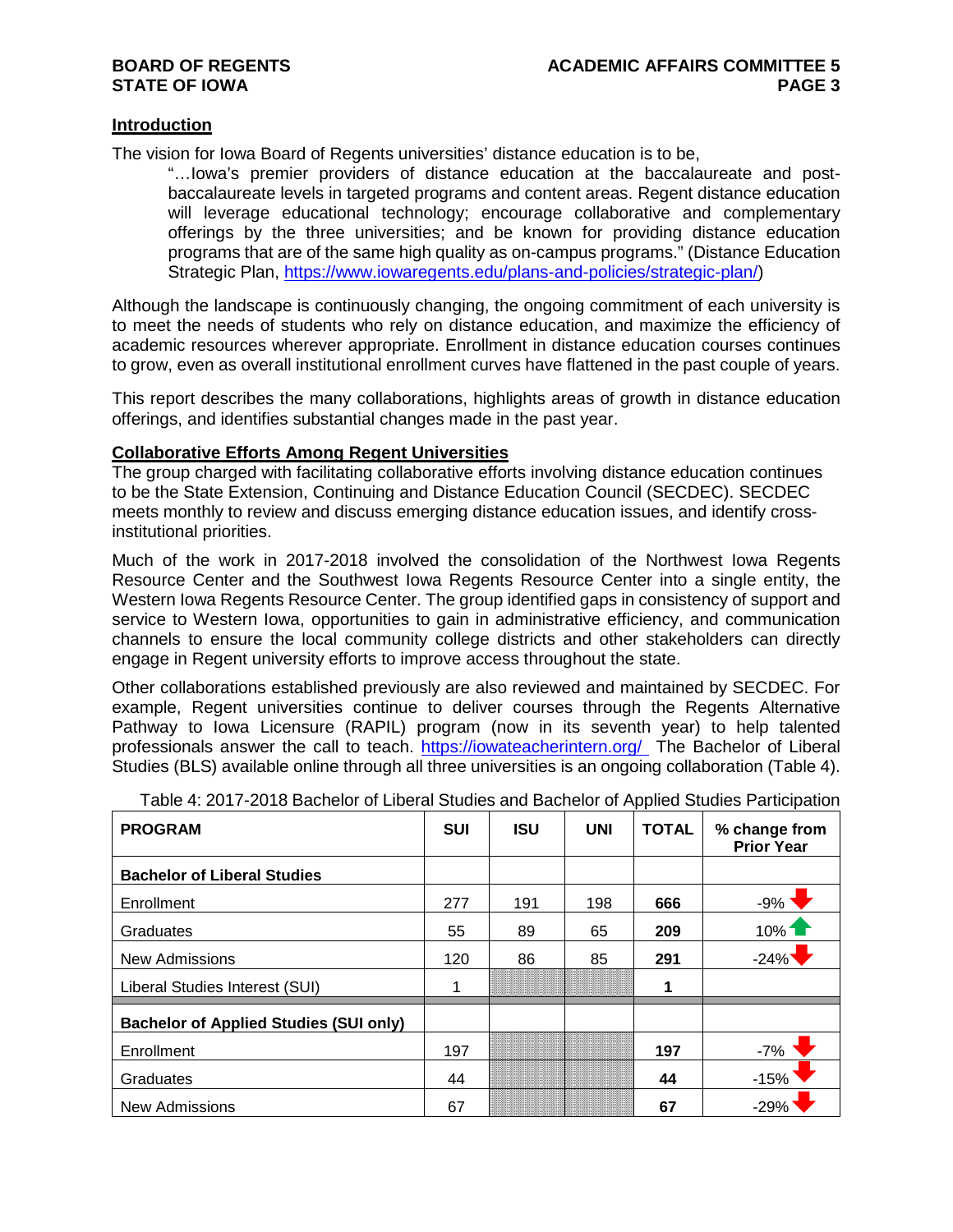### **Distance Education Program Highlights**

University websites describe programs that are fully or partially available via distance education.

#### University of Iowa <https://distance.uiowa.edu/>

• Following a successful pilot of [Proctorio](https://proctorio.com/) in Spring 2018 and Summer 2018, SUI enabled the web-based service for more than 100 Distance and Online Education (DOE) courses in Fall 2018, and will use it in additional DOE courses beginning Spring 2019.

Proctorio is a third-party online automated virtual proctoring service that creates video and audio recordings of exam sessions. Proctorio has seamless integration into ICON/Canvas that allows faculty to easily enable exam monitoring and view exam results immediately within the ICON/Canvas course site. Proctorio offers behavior settings that ranks test results by suspicion level; concerning behavior is flagged for instructor review.

This level of Canvas integration and increased functionality is important because it makes Proctorio easy to use—from faculty and student perspectives—and will allow faculty to manage proctored online exams with less support from staff. Once an instructor enables Proctorio for an exam, students log in to their ICON/Canvas course site and complete the exam any time during the exam window set by the instructor.

- The DOE instructional design team developed an eight-week training program (Design4Online) for faculty interested in developing online courses. The application process was competitive; twelve faculty members were selected for the first cohort. The cohort had a three-hour face-to-face training session each week, with additional online components. Additionally, each instructional designer worked one-on-one with faculty members on the course they intended to move online. Participants rated the training highly, and the team plans to offer this training yearly. The Deisgn4Online participating instructors are currently implementing the new data-driven strategies and best practices learned in the training; the courses will be ready for online delivery in Spring 2019.
- Orientation: The advising team developed an extensive online orientation module specific to the needs of distance education students. Although originally intended for BLS and BAS students, the advising team has been working with departments and colleges offering online programs, with the end goal being to modify the orientation module to meet the needs of students in any online program.

#### Iowa State University <http://www.distance.iastate.edu/>

- Developed and implemented the Bachelor of Liberal Studies Degree Completer marketing program to identify former ISU students from the last 5 years that were in good financial and academic standing but did not complete their degrees. Initially focused on LAS students, the program was expanded to include former students from all colleges.
- Implemented a financial grant program to assist faculty with conversion of online courses from Blackboard to Canvas. Funds typically used for developing new courses supported the effort, with emphasis on improving the course during the conversion process.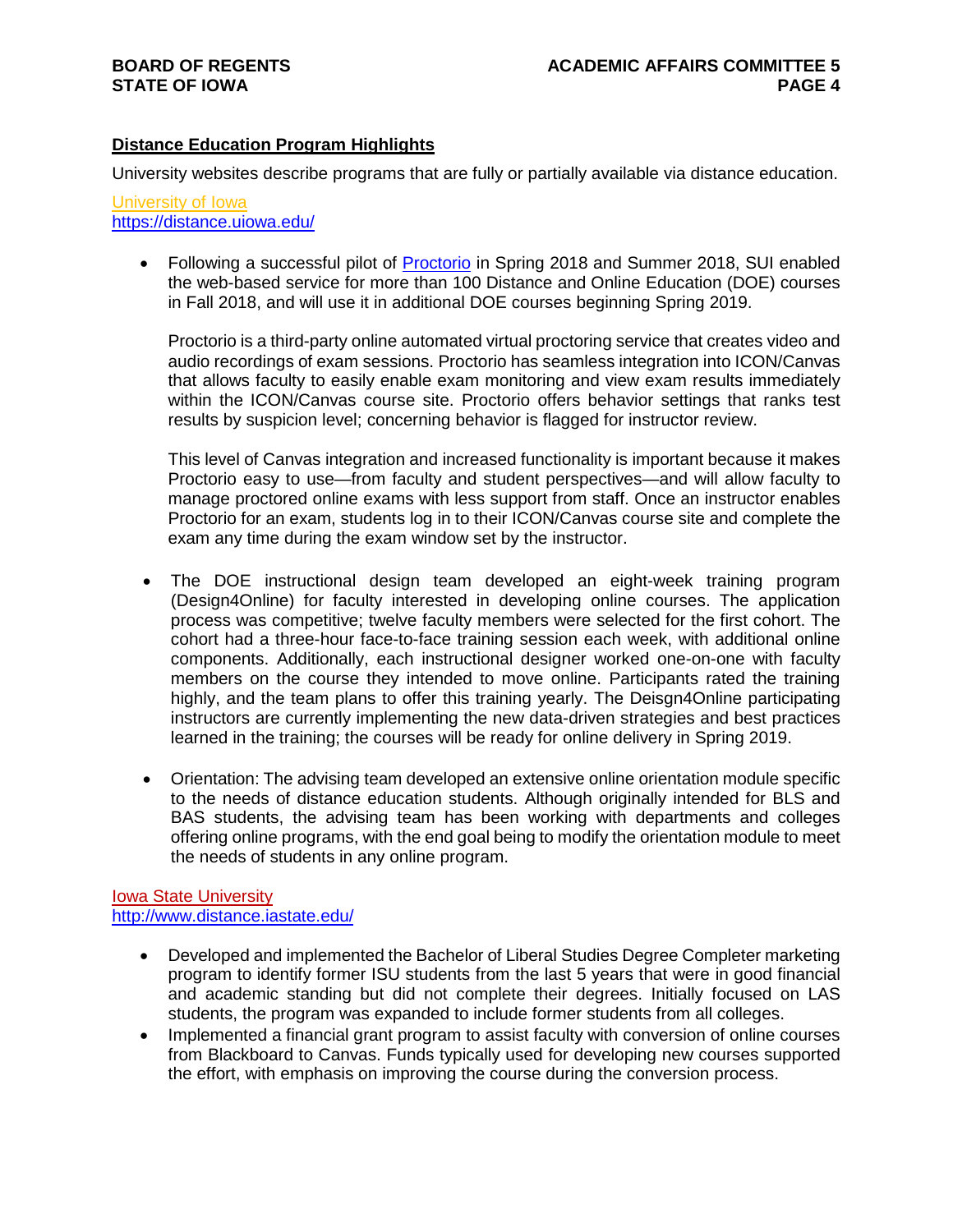- The College of Human Sciences is boosting financial literacy by expanding course offerings in personal and family finance for Iowa State University students – and working with the Iowa Department of Education to develop a new certificate program that prepares high school teachers to lead courses in personal finance.
- Expanded the Discover Summer Online program in the second year with a new focus on the Discover Your Minor Online theme. Communication and promotional materials focused on five high demand LAS minors that have significant numbers of online courses available (Leadership Studies, Criminal Justice, Political Science, Women's Studies, and Sociology). Students could start or contribute to their overall academic program by combining an online course with their face-to-face courses to earn a minor.
- LAS Online was launched November 1, 2017 as a central hub that supports a year round focus on online courses, minors and degrees offered by the College of Liberal Arts and Sciences. This standalone LAS Online web presence focuses on the rapidly expanding LAS online course offerings and removes some confusion students have with the official name of Engineering-LAS Online Learning.

University of Northern Iowa <https://continuinged.uni.edu/distance>

Key Outcomes/Indicators for Distance Education – University of Northern Iowa

- Served students in all 99 Iowa counties for the third consecutive year.
- The total number of duplicated enrollments in distance education at UNI increased by 5.2 percent last year to 15,541.
- Students continued to provide positive feedback about their experience with distance education. Assessment results show that 94 percent of students expressed they were satisfied or highly satisfied with UNI's eLearning System. In addition, more than 93 percent indicated they would recommend UNI's program to a friend or colleague.
- The trend of increasing numbers of students completing UNI's Bachelor of Liberal Studies degree continued, with a record number of 65 program graduates – an increase of 44 percent from the prior year.

A strategic goal is to differentiate UNI's offerings in the quality of course design. An essential component of that effort has been to elevate the professional development and individual support provided to faculty members. More than 280 faculty and staff have completed professional development workshops through Quality Matters (QM). A new QM workshop, "Using Instructional Materials & Technology to Promote Learner Engagement," provides a specific focus on course objectives and student success.

To align with both the BOR's goal of increasing access and Future Ready Iowa's goal of elevating the state's workforce, the office of Continuing and Distance Education (CDE) began a partnership with the Education Advisory Board (EAB) on a pilot project to identify Iowa residents who have earned some college credit, but not a degree. This effort is in conjunction with implementation of ConnectUNI, a constituent relationship management system (CRM) designed to help manage interactions in support of recruitment, enrollment, retention and development goals.

To meet the goal of enhancing accessibility to course content, UNI implemented a tool, "Ally," that integrates with eLearning. Ally provides feedback to faculty members and instructional development staff to identify possible issues related to accessibility and to make appropriate modifications.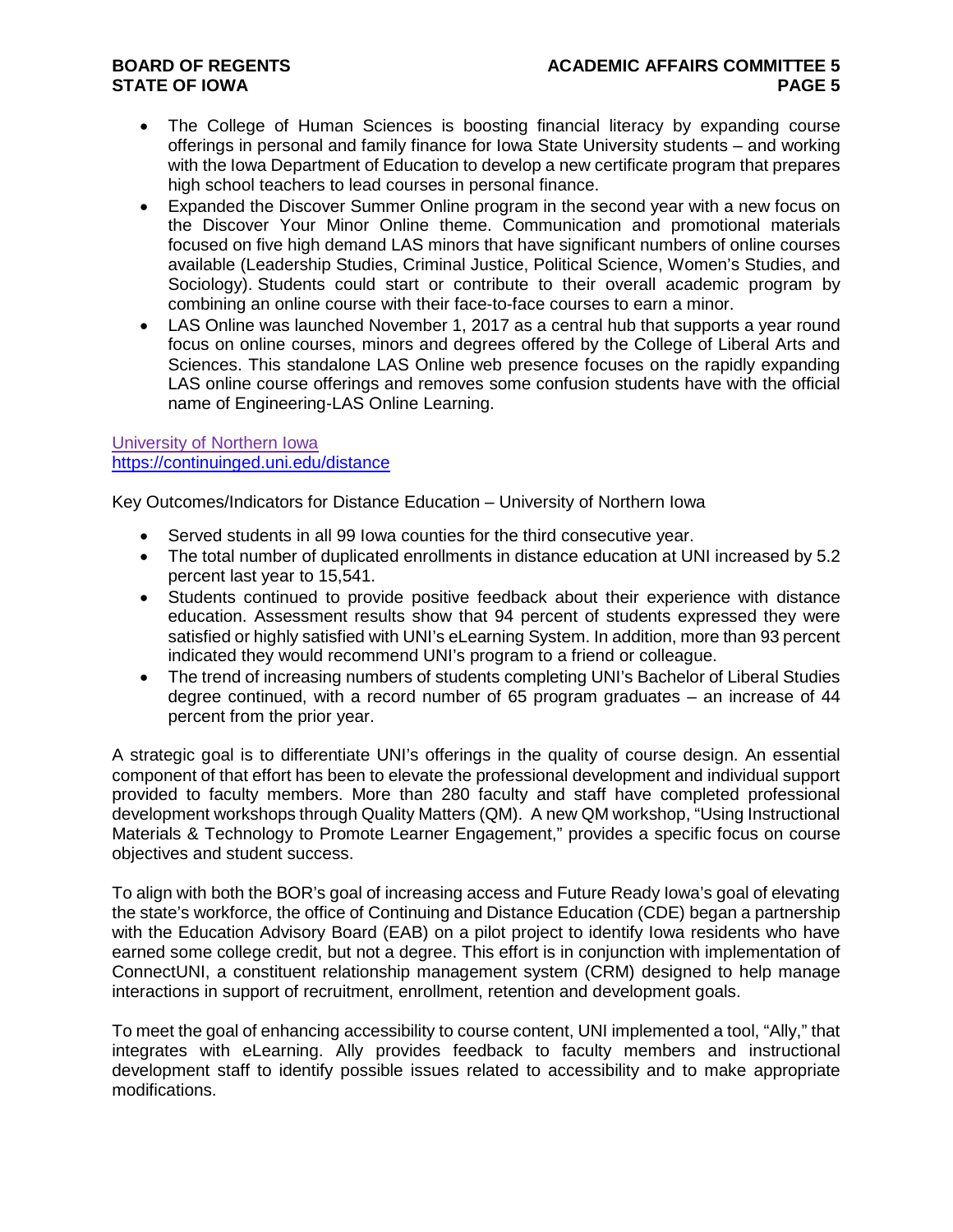#### **New Programs and Courses**

#### University of Northern Iowa

During 2017-18, UNI developed 23 new online courses that met QM standards, many of which support the 40 degree, certificate and endorsement programs offered at a distance.

UNI added programs to serve students who have earned an Associate of Applied Science degree.

- Bachelor of Applied Science in Technology
- Bachelor of Applied Science in Criminal Justice

Inter-institutional collaboration is an important strategy to support growth and accessibility. Examples include UNI's 3+1 Health Sciences program offered in collaboration with Allen College, a partnership with Grant Wood AEA to offer a multi-occupation endorsement to 30 area teachers, and UNI's Ramps & Pathways program that served 289 educators last year.

#### University of Iowa

Several programs added online, hybrid or off-campus locations in 2017-18.

- BLS emphasis in Expression in Writing and Arts (online)
- BLS emphasis in Family, Community and Social Support (online)
- BLS emphasis in Justice and Ethics (online)
- Undergraduate Certificate in Museum Studies (online)
- Master of Arts in Sports and Recreation Management (hybrid)
- Master of Science in Business Analytics (Davenport location)
- Master of Science in Teaching & Learning, STEM Education (online)

#### Iowa State University

Several programs added online options in 2017-18.

- Graduate Certificate in Agronomy
- Graduate Certificate in Biochemistry
- Graduate Certificate in Meat Science
- Undergraduate Certificate in Swine Science
- Bachelor of Science in Agricultural Studies

#### **Regional Resource Centers**

After a full review of the centers in spring 2018, the Council of Provosts and Board of Regents approved merging operations of Northwest and Southwest Regent Resource Centers to form a Western Iowa Regents Resource Center (WIRRC) under the guidance of SECDEC. The University of Iowa provides administrative support for budget management and human resources.

Regent collaboration continues at the Iowa Lakeside Laboratory Regents Resource Center. The universities offer programming which includes science field courses and courses in teacher preparation, writing and entrepreneurial studies. Director Mary Skopec provides monthly updates to SECDEC and annual updates to the Board of Regents (last given on September 11, 2018).

| <b>State Appropriation by Center</b> | <b>FY2018</b> |
|--------------------------------------|---------------|
| <b>SWIRRC</b>                        |               |
| <b>State Funding</b>                 | \$173,472     |
|                                      |               |
| <b>NWIRRC</b>                        |               |
| <b>State Funding</b>                 | \$98,689      |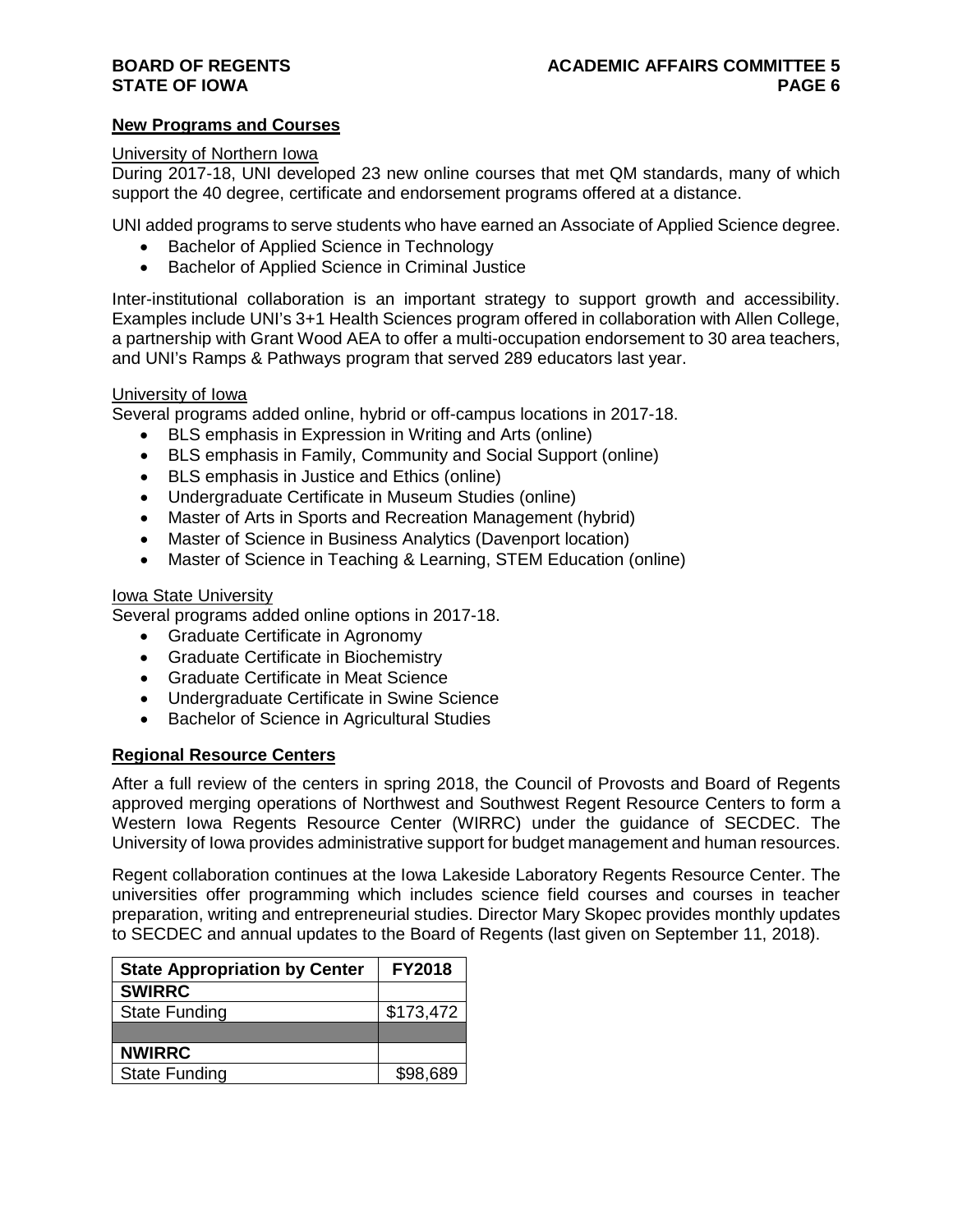#### **BOARD OF REGENTS ACADEMIC AFFAIRS COMMITTEE 5 STATE OF IOWA ATTACHMENT A PAGE 7**

| Lyon<br>53<br>54          | Osceola<br>34<br>34                  | Dickinson<br>130<br>190      | Emmet<br>31<br>31                           | Kossuth<br>97                              | Winnebago<br>77<br>87         | Worth<br>67<br>67                 | Mitchell<br>113<br>128        | Howard<br>57<br>60          | 157<br>164                        | Winneshiek Allamakee<br>81<br>82                                      |                              |
|---------------------------|--------------------------------------|------------------------------|---------------------------------------------|--------------------------------------------|-------------------------------|-----------------------------------|-------------------------------|-----------------------------|-----------------------------------|-----------------------------------------------------------------------|------------------------------|
| Sioux<br>159<br>172       | O'Brien<br>78<br>82                  | Clay<br>98<br>104            | Palo Alto<br>67<br>69                       | 100                                        | 90<br>93                      | Hancock Cerro Gordo<br>377<br>457 | Floyd<br>140<br>152           | Chickasaw<br>95<br>101      | Fayette                           | Clayton                                                               |                              |
| Plymouth<br>192<br>211    | 64<br>72                             | 98<br>101                    | Cherokee Buena Vista Pocahontas<br>35<br>36 | Humboldt<br>57<br>59                       | Wright<br>99<br>102           | Franklin<br>105<br>109            | <b>Butler</b><br>156<br>159   | <b>Bremer</b><br>348<br>400 | 178<br>185                        | 109<br>111                                                            |                              |
| Woodbury<br>404           | Ida<br>60                            | Sac<br>90                    | Calhoun<br>84                               | Webster<br>266<br>292                      | Hamilton 4<br>144             | Hardin<br>155                     | Grundy<br>181                 | 1,587<br>4.763              | Black Hawk Buchanan<br>245<br>267 | Delaware<br>166<br>175                                                | <b>Dubuque</b><br>711<br>922 |
| 638<br>Monona<br>59<br>74 | 68                                   | 90<br>Crawford<br>81<br>86   | 87<br>Carroll<br>241<br>276                 | Greene<br>88<br>89                         | 157<br>Boone<br>248<br>290    | 159<br>Story<br>1,417<br>17,371   | 194<br>Marshall<br>294<br>326 | Tama<br>164<br>177          | Benton<br>280<br>298              | Jones<br>Linn<br>133<br>1,878<br>147<br>4,651                         |                              |
|                           | Harrison<br>58<br>60                 | Shelby Audubon<br>70<br>70   | Guthrie<br>73<br>56<br>62<br>74             | <b>Dallas</b><br>632<br>751                | <b>Polk</b><br>3.869<br>8,996 | Jasper<br>215<br>219              |                               | Poweshiek<br>131<br>143     | lowa<br>223<br>233                | Cedar<br>278<br>Johnson<br>1,934<br>311<br>15,302<br><b>Muscatine</b> | Scott<br>1,214<br>2.814      |
|                           | Pottawattamie<br>266<br>317          |                              | Cass<br>58<br>68                            | Madison<br>Adair<br>120<br>17<br>17<br>123 | Warren<br>438<br>473          | Marion<br>235<br>252              | Mahaska<br>134<br>137         | 95<br>98                    | Keokuk Washington<br>282<br>302   | 422<br>540<br>Louisa<br>108 <sup>6</sup>                              |                              |
|                           | <b>Mills</b><br>64<br>72             | Montgomery Adams<br>21<br>28 | 16<br>16                                    | Union<br>50<br>51                          | Clarke<br>31<br>32            | Lucas<br>45<br>46                 | Monroe<br>53<br>62            | Wapello<br>141<br>150       | Jefferson<br>85<br>92             | 108<br>Henry<br>237 Des Moines<br>256<br>266                          |                              |
|                           | Fremont<br>39<br>39<br>$\mathcal{L}$ | Page<br>49<br>51             | Taylor<br>19<br>19                          | Ringgold<br>23<br>25                       | Decatur<br>15<br>16           | Wayne<br>21<br>21                 | Appanoose<br>64<br>68         | <b>Davis</b><br>40<br>48    | Van Buren<br>64<br>65             | 310 <sup>°</sup><br>Lee<br>221<br>245                                 |                              |

# 2017-18 Distance Education Credit Courses and Enrollment by Iowa County

 $Bold = # of courses$ 

Italics = Headcount enrollment

Shading = Concentrations of enrollment

*Figure 1 Each community is counted once. Total Iowa communities: 768. Total courses: 28,853. Total Iowa resident enrollment (duplicated): 68,999*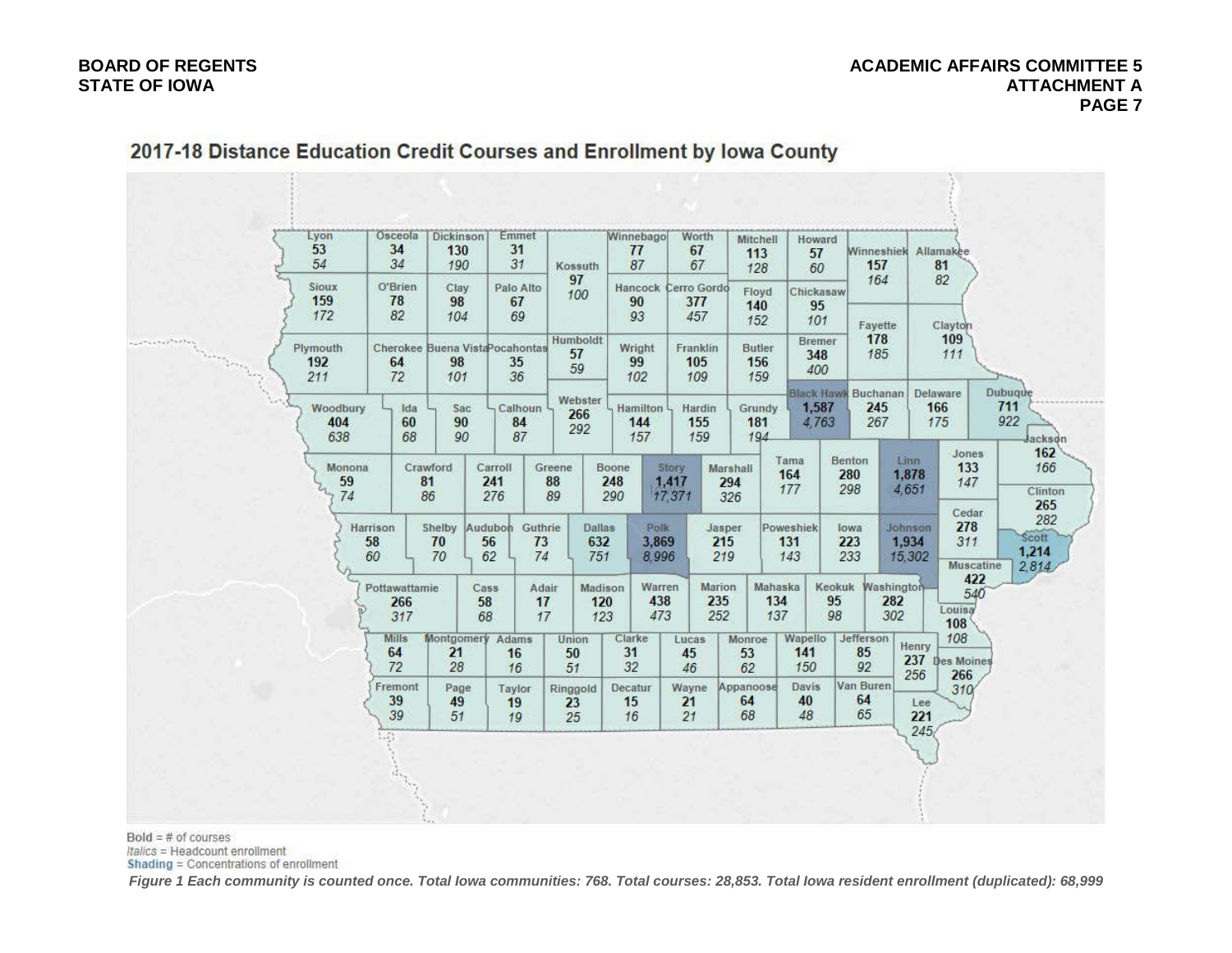## **TOP 2017-2018 CREDIT COURSE REGISTRATIONS BY LEVEL, INSTITUTION AND ACADEMIC UNIT**

|                                        |            |                |                | <b>Duplicated Headcount Enrollment</b> |            | <b>Number of Credit Hours</b> |                                                    |                |              |            |                |             |              |
|----------------------------------------|------------|----------------|----------------|----------------------------------------|------------|-------------------------------|----------------------------------------------------|----------------|--------------|------------|----------------|-------------|--------------|
|                                        | <b>SUI</b> |                | <b>ISU</b>     |                                        | <b>UNI</b> |                               | <b>Regent Total Duplicated</b><br><b>Headcount</b> |                |              |            |                |             |              |
| <b>Academic Unit</b>                   | UG         | Grad           | <b>UG</b>      | Grad                                   | <b>UG</b>  | Grad                          | <b>UG</b>                                          | Grad           | <b>Total</b> | <b>SUI</b> | <b>ISU</b>     | <b>UNI</b>  | <b>TOTAL</b> |
| <b>Business</b>                        | 8,383      | 5,108          | 3,016          | 825                                    | 252        | 602                           | 11,651                                             | 6,535          | 18,186       | 38,218     | 11,049         | 2,479       | 51,746       |
| Interdisciplinary                      | 2,102      | 192            | 0              | 674                                    | 197        | 0                             | 2,299                                              | 866            | 3,165        | 4,286      | 1,827          | 687         | 6,800        |
| Humanities, Arts &<br><b>Sciences</b>  | 13,985     | 1,533          | 7,152          | 136                                    | 2,396      | 1,057                         | 23,533                                             | 2,726          | 26,259       | 40,534     | 20,539         | 9,327       | 70,400       |
| Education                              | 4,246      | 1,120          | $\overline{0}$ | $\Omega$                               | 3,590      | 3,399                         | 7836                                               | 4,519          | 12,355       | 15,517     | $\mathbf 0$    | 18,964      | 34,481       |
| Engineering                            | 395        | 6              | 3,926          | 1,004                                  | $\Omega$   | $\Omega$                      | 4,321                                              | 1,010          | 5,331        | 1,180      | 14,597         | $\Omega$    | 15,777       |
| Ag & Life Sciences                     | 0          | $\overline{0}$ | 4,300          | 917                                    | $\Omega$   | $\Omega$                      | 4,300                                              | 917            | 5,217        | 0          | 14,254         | $\mathbf 0$ | 14,254       |
| Design                                 | 0          | $\Omega$       | 908            | 88                                     | $\Omega$   | $\Omega$                      | 908                                                | 88             | 996          | 0          | 2,870          | 0           | 2,870        |
| Human Sciences                         | 0          | 0              | 3,892          | 1,570                                  | 0          | 0                             | 3,892                                              | 1,570          | 5,462        | 0          | 16,692         | 0           | 16,692       |
| Veterinary<br>Medicine                 | 0          | 0              | 9              | 40                                     | 0          | 0                             | 9                                                  | 40             | 49           | 0          | 136            | $\Omega$    | 136          |
| Social & Behavioral<br><b>Sciences</b> | $\Omega$   | $\Omega$       | $\Omega$       | $\Omega$                               | 3,528      | 520                           | 3,528                                              | 520            | 4,048        | $\Omega$   | $\Omega$       | 11,847      | 11,847       |
| Medicine                               | 938        | 32             | 0              | $\Omega$                               | $\Omega$   | $\Omega$                      | 938                                                | 32             | 970          | 2,944      | 0              | $\Omega$    | 2,944        |
| Nursing                                | 1,483      | 1,381          | $\Omega$       | $\Omega$                               | 0          | 0                             | 1,483                                              | 1,381          | 2,864        | 6,516      | $\mathbf 0$    | 0           | 6,516        |
| <b>Public Health</b>                   | 113        | 336            | 0              | $\Omega$                               | $\Omega$   | 0                             | 113                                                | 336            | 449          | 1,329      | 0              | 0           | 1,329        |
| Pharmacy                               | 65         | 2              | $\Omega$       | $\Omega$                               | $\Omega$   | 0                             | 65                                                 | $\overline{2}$ | 67           | 67         | $\Omega$       | $\Omega$    | 67           |
| Law                                    | 38         | $\overline{0}$ | $\Omega$       | $\Omega$                               | $\Omega$   | $\Omega$                      | 38                                                 | 0              | 38           | 114        | $\overline{0}$ | $\Omega$    | 114          |
| <b>GRAND TOTAL</b>                     | 31,748     | 9,539          | 23,203         | 5,254                                  | 9,963      | 5,578                         | 64,914                                             | 20,542         | 85,456       | 110,705    | 81,964         | 43,304      | 235,973      |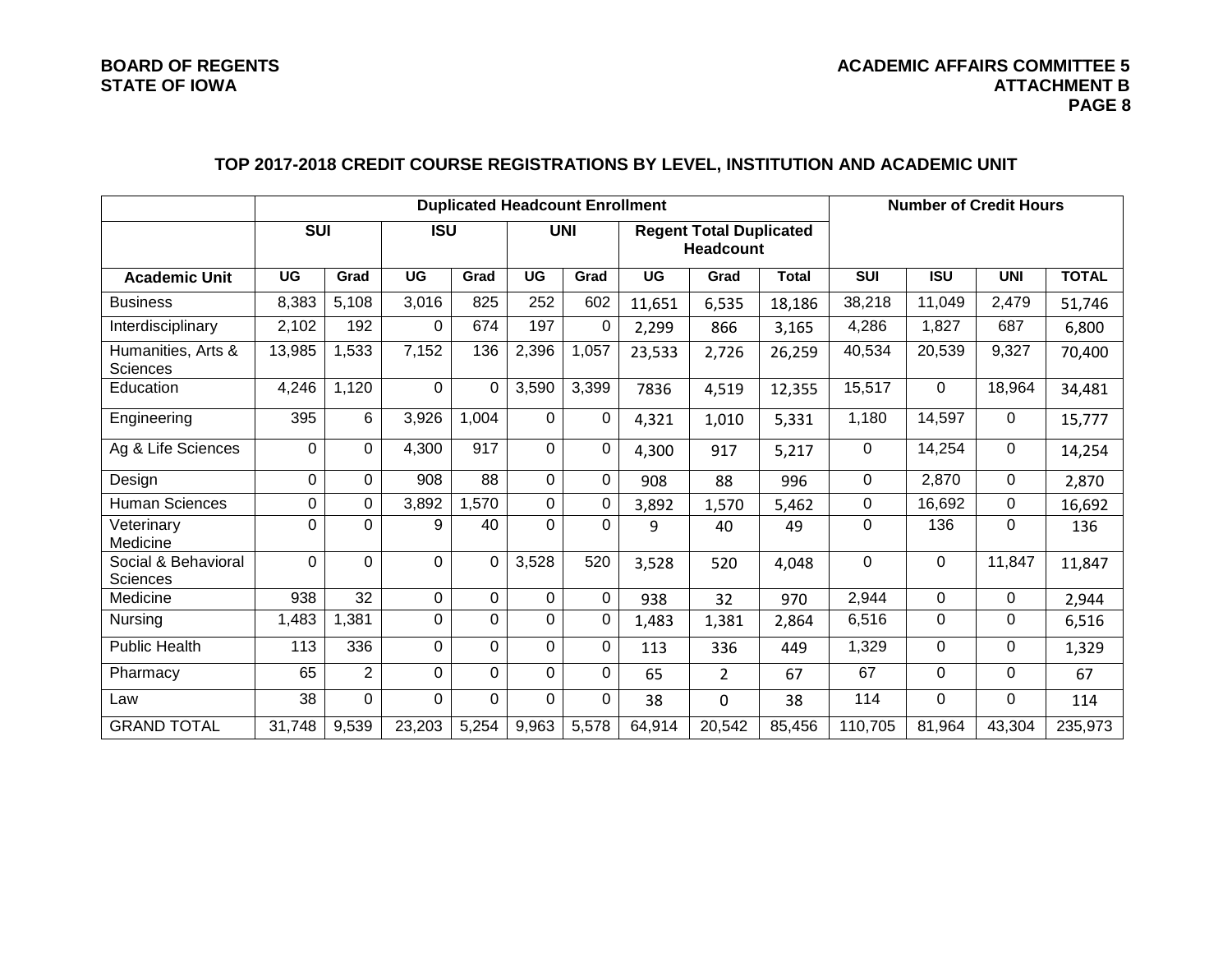### **TOP FIVE 2017-2018 TOP NON-CREDIT COURSE REGISTRATIONS BY INSTITUTION AND SUBJECT AREA**

|                                                                     | <b>SUI</b> | <b>ISU</b> | <b>UNI</b> | <b>REGENT</b><br><b>TOTAL</b> | <b>PERCENT OF</b><br><b>REGENT TOTAL</b> |
|---------------------------------------------------------------------|------------|------------|------------|-------------------------------|------------------------------------------|
| Business, Management, Marketing &<br><b>Related Services</b>        | 10,515     |            |            | 10,515                        | 1.4%                                     |
| Visual & Performing Arts                                            |            |            | 1,690      | 1,690                         | 0.2%                                     |
| Family & Consumer Sciences/Human<br><b>Sciences</b>                 |            |            | 2,160      | 2,160                         | 0.3%                                     |
| Education                                                           | 11,303     |            | 2,009      | 13,312                        | 1.8%                                     |
| <b>Physical Sciences</b>                                            |            |            | 3,617      | 3,617                         | 0.5%                                     |
| Ag and Natural Resources                                            |            | 115,907    | 865        | 116,772                       | 15.7%                                    |
| <b>Human Sciences</b>                                               |            | 95,089     |            | 95,089                        | 12.8%                                    |
| 4-H Youth Development                                               |            | 292,761    |            | 292,761                       | 39.3%                                    |
| Community & Economic Development                                    |            | 11,188     |            | 11,188                        | 1.5%                                     |
| <b>Health Professions &amp; Related Clinical</b><br><b>Services</b> | 94,216     |            |            | 94,216                        | 12.6%                                    |
| Health-Related Knowledge & Skills                                   | 19,650     |            |            | 19,650                        | 2.6%                                     |
| Interpersonal & Social Skills                                       | 18,673     |            |            | 18,673                        | 2.5%                                     |
| Multi/Interdisciplinary Studies                                     |            | 26,373     |            | 26,373                        | 3.5%                                     |
| All other non-credit registrations                                  | 37,831     |            | 1,382      | 39,213                        | 5.3%                                     |
| <b>Total Registrations</b>                                          | 192,188    | 541,318    | 11,723     | 745,229                       | 100%                                     |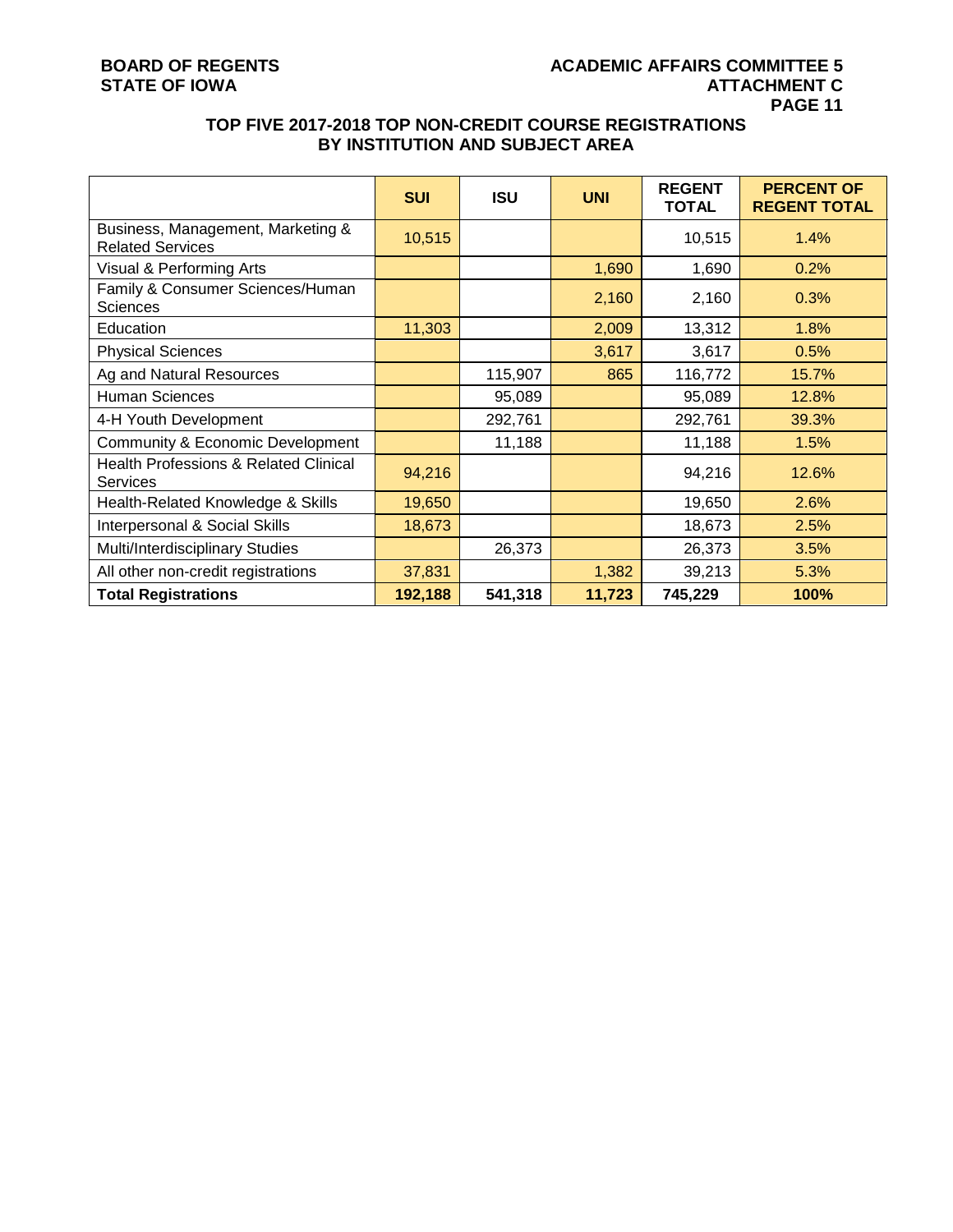## **UNIVERSITY OF IOWA**

|                       |                      | <b>Undergraduate DE Courses</b> |                             |                     | <b>Graduate DE Courses</b>       |                                    |                                                      |                                |
|-----------------------|----------------------|---------------------------------|-----------------------------|---------------------|----------------------------------|------------------------------------|------------------------------------------------------|--------------------------------|
| <b>Fiscal</b><br>Year | Undergrad<br>Courses | % Change<br>from Prior<br>Year  | % of Total<br>DE<br>Courses | Graduate<br>Courses | % Increase<br>over Prior<br>Year | % of Total<br><b>DE</b><br>Courses | <b>Total DE</b><br><b>Courses</b><br><b>Sections</b> | % Change<br>from Prior<br>Year |
| 2010                  | 577                  | 12.9%                           | 63.4%                       | 333                 | 7.1%                             | 36.6%                              | 910                                                  | 10.7%                          |
| 2011                  | 624                  | 8.2%                            | 65.3%                       | 332                 | $-0.3%$                          | 34.7%                              | 956                                                  | 5.1%                           |
| 2012                  | 674                  | 8.0%                            | 64.1%                       | 378                 | 13.9%                            | 35.9%                              | 1,052                                                | 10.0%                          |
| 2013                  | 694                  | 3.0%                            | 63.1%                       | 406                 | 7.4%                             | 36.9%                              | 1,100                                                | 4.6%                           |
| 2014                  | 794                  | 14.4%                           | 66.6%                       | 398                 | $-2.0%$                          | 33.4%                              | 1,195                                                | 8.4%                           |
| 2015                  | 846                  | 6.6%                            | 65.1%                       | 454                 | 14.1%                            | 34.9%                              | 1,300                                                | 9.1%                           |
| 2016                  | 977                  | 15.5%                           | 67.2%                       | 477                 | 5.1%                             | 32.8%                              | 1,454                                                | 11.9%                          |
| 2017                  | 1175                 | 7.7%                            | 67.61%                      | 563                 | 5.23%                            | 32.39%                             | 1,738                                                | 6.89%                          |
| 2018                  |                      |                                 |                             |                     |                                  |                                    |                                                      |                                |

|                  |                                | <b>Students Enrollments - Taking</b><br>only Distance Education Courses |                                 |                                       | <b>Student Enrollments - Taking</b><br><b>Combination of On Campus and</b><br><b>DE Courses</b> |                                 |                                |                                    |
|------------------|--------------------------------|-------------------------------------------------------------------------|---------------------------------|---------------------------------------|-------------------------------------------------------------------------------------------------|---------------------------------|--------------------------------|------------------------------------|
|                  | Total<br>Student<br>Enrollment | Unduplicated                                                            | Total<br>Credit<br><b>Hours</b> | Total<br><b>Student</b><br>Enrollment | Unduplicated                                                                                    | Total<br>Credit<br><b>Hours</b> | Total<br>Student<br>Enrollment | Total<br>Unduplicated<br>Headcount |
| Fall 2013*       | 4,677                          | 2,185                                                                   | 13,855                          | 5,419                                 | 4,275                                                                                           | 15.454                          | 10,096                         | 6,460                              |
| Fall 2014*       | 4,910                          | 2,343                                                                   | 14,545                          | 5,970                                 | 4,582                                                                                           | 16,711                          | 10,880                         | 6,925                              |
| Fall 2015*       | 5,227                          | 2,595                                                                   | 14,619                          | 6,939                                 | 5,270                                                                                           | 19,645                          | 12,166                         | 7,865                              |
| Fall 2016*       | 5,834                          | 2,859                                                                   | 16,089                          | 7,321                                 | 5,503                                                                                           | 20,742                          | 13,155                         | 8,362                              |
| <b>Fall 2017</b> | 6,029                          | 3,015                                                                   | 16,903                          | 8,490                                 | 6,300                                                                                           | 23,567                          | 14,519                         | 9,315                              |

\*Fall term counts are end-of-term.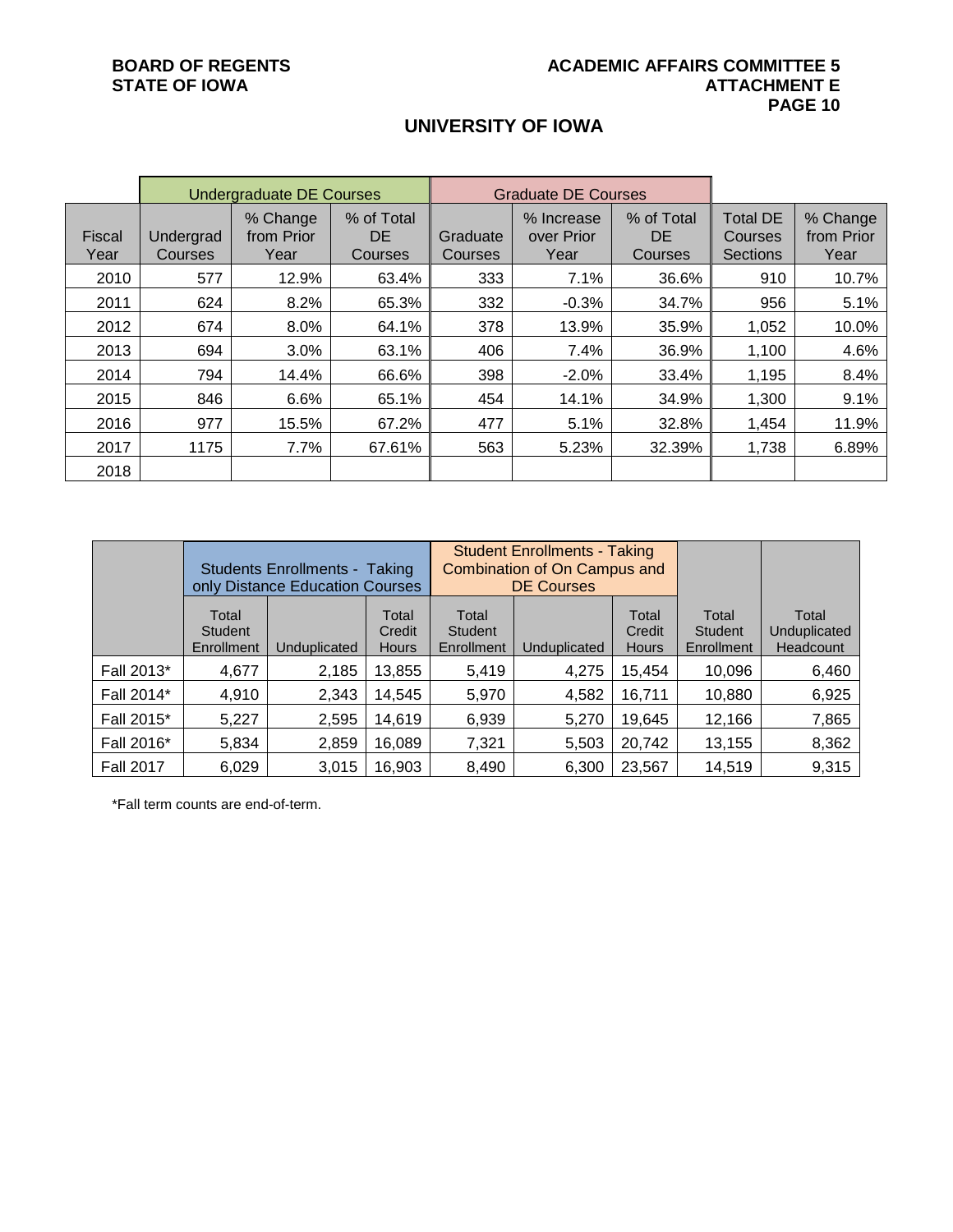#### **IOWA STATE UNIVERSITY**

|                       |                      | <b>Undergraduate DE Courses</b> |                              |                            | <b>Graduate DE Courses</b>       |                              |                                               |                                |
|-----------------------|----------------------|---------------------------------|------------------------------|----------------------------|----------------------------------|------------------------------|-----------------------------------------------|--------------------------------|
| <b>Fiscal</b><br>Year | Undergrad<br>Courses | % Change<br>from Prior<br>Year  | % of Total<br>DE.<br>Courses | Graduate<br><b>Courses</b> | % Increase<br>over Prior<br>Year | % of Total<br>DE.<br>Courses | <b>Total DE</b><br><b>Courses</b><br>Sections | % Change<br>from Prior<br>Year |
| 2010                  | 254                  | 5.8%                            | 34.6%                        | 481                        | 9.3%                             | 65.4%                        | 735                                           | 8.1%                           |
| 2011                  | 295                  | 16.1%                           | 36.7%                        | 508                        | 5.6%                             | 63.3%                        | 803                                           | 9.3%                           |
| 2012                  | 379                  | 28.5%                           | 42.0%                        | 523                        | 3.0%                             | 58.0%                        | 902                                           | 12.3%                          |
| 2013                  | 411                  | 8.4%                            | 43.7%                        | 529                        | 1.1%                             | 56.3%                        | 940                                           | 4.2%                           |
| 2014                  | 373                  | $-9.2%$                         | 41.2%                        | 533                        | 0.8%                             | 58.8%                        | 906                                           | $-3.6%$                        |
| 2015                  | 417                  | 11.8%                           | 44.0%                        | 530                        | $-0.6%$                          | 56.0%                        | 947                                           | 4.5%                           |
| 2016                  | 446                  | 7.0%                            | 45.8%                        | 528                        | $-0.4%$                          | 54.2%                        | 974                                           | 2.9%                           |
| 2017                  | 490                  | 9.9%                            | 47.4%                        | 544                        | 3.0%                             | 52.6%                        | 1,034                                         | 6.2%                           |
| 2018                  | 502                  | 2.4%                            | 49.6%                        | 511                        | $-6.1%$                          | 50.4%                        | 1,013                                         | $-2.0%$                        |

|            | Student Enrollment - Taking only<br><b>Distance Education Courses</b> |                           |                                 |                                       | <b>Student Enrollment - Taking</b><br>Combination of On Campus and DE<br>Courses | Total<br><b>Student</b> | Total           |                           |  |
|------------|-----------------------------------------------------------------------|---------------------------|---------------------------------|---------------------------------------|----------------------------------------------------------------------------------|-------------------------|-----------------|---------------------------|--|
|            | Total<br><b>Student</b><br>Enrollment                                 | Unduplicated<br>Headcount | Total<br>Credit<br><b>Hours</b> | Total<br><b>Student</b><br>Enrollment | Total<br>Unduplicated<br>Credit<br>Headcount<br><b>Hours</b>                     |                         | Enroll-<br>ment | Unduplicated<br>Headcount |  |
| Fall 2013* | n/a                                                                   | n/a                       | n/a                             | n/a                                   | n/a                                                                              | n/a                     | n/a             | n/a                       |  |
| Fall 2014* | 2,320                                                                 | 1,501                     | 6,871                           | 5,025                                 | 4,162                                                                            | 13,680                  | 7,345           | 5,663                     |  |
| Fall 2015* | 2,430                                                                 | 1,544                     | 7,070                           | 5,815                                 | 4,730                                                                            | 15,681                  | 8,245           | 6,274                     |  |
| Fall 2016* | 2,436                                                                 | 1,555                     | 7,086                           | 6,625                                 | 5,283                                                                            | 17,921                  | 9,061           | 6,838                     |  |
| Fall 2017* | 2,493                                                                 | 1,606                     | 7,246                           | 6,562                                 | 5,228                                                                            | 17,748                  | 9,055           | 6,834                     |  |

Prior to FY 2014, students were counted across three terms. A DE only students in Fall who became a combo student in Spring would be counted in both categories (DE only and Combo). In FY 2014, ISU standardized the counting of students to ensure this duplication of counting students no longer existed. Moving forward, this standardized process will create consistency in how DE only students vs. combo students are reported ensuring the evaluation of all terms is used with a result of one student per fiscal year. A student who takes DE only courses in Fall, but takes a combination of courses in Spring and Summer will only be counted once and considered a combo student.

\*Fall term counts are end-of-term